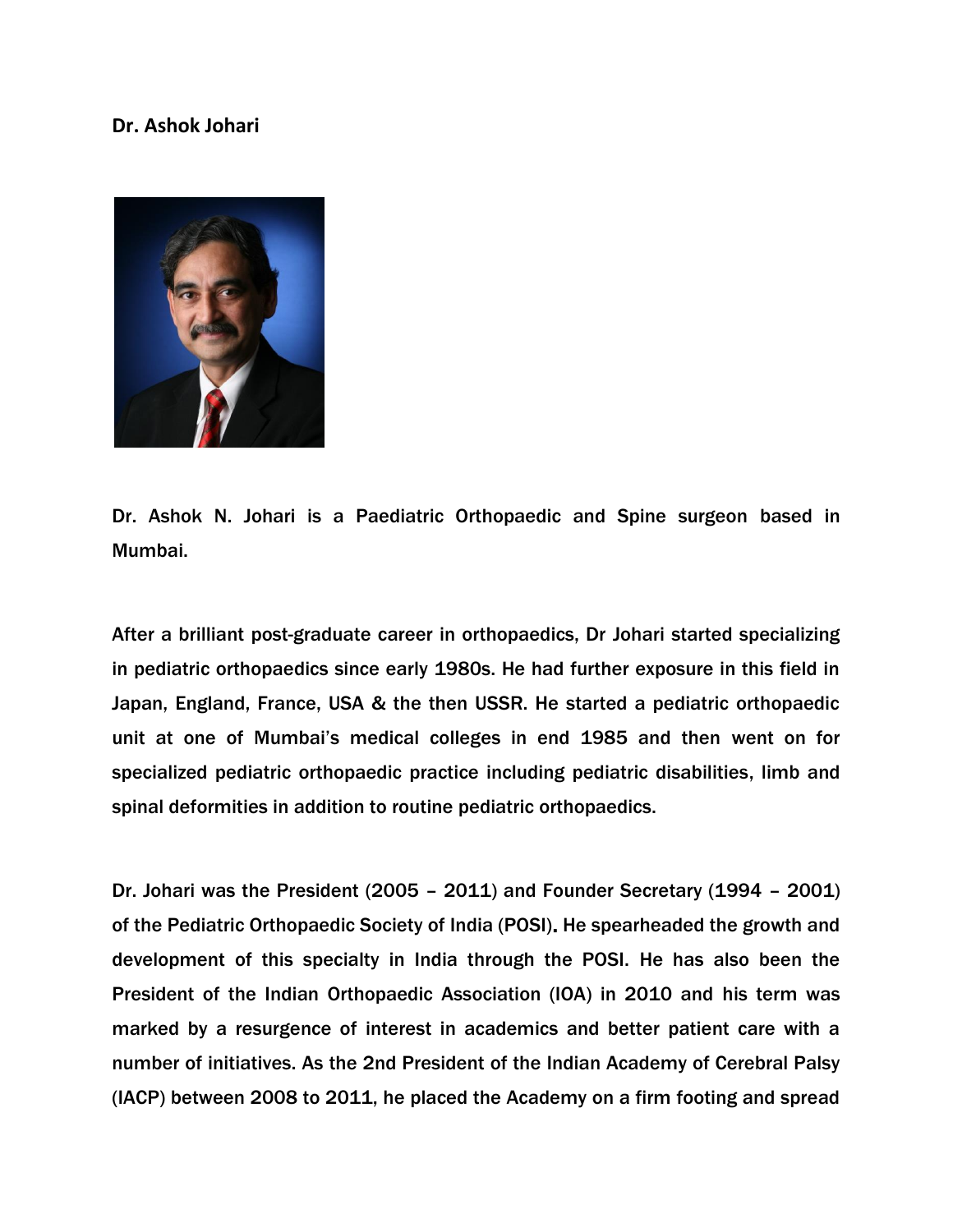the awareness of neuro-developmental disabilities in the country through the celebration of Cerebral Palsy Day since 2010. He continues on the Board of Directors of IACP. Dr. Johari was also the President of the Asia Pacific Knee Society (APKS) between 2012 and 2014. He is the Vice President and on the Board of Directors for SICOT, the International Society of Orthopaedics and Traumatology. He is the National Delegate for SICOT, and is also the Chairman of its Education Council. His tenure as the National Delegate marked India as the nation with the highest membership in SICOT as well as being its most active branch. Dr. Johari was the President for the very first SICOT World Congress held in India in October 2013, Scientific Chairman for the ISPO World Congress held in Feb. 2013 and Congress President of the Asia Pacific Knee Society Congress held in 2012. He also organised the Asia Pacific Childhood Disability Update in 2005. He is the Organising Chairman for the APPOS biennial meeting in Goa in 2017 and Secretary for the World Congress of Neurorehabilitation in Mumbai in 2018. Dr. Johari is also on the Board of Directors of the Orthopaedic Trauma World Association (OTWA) and is the President Elect of the Asia Pacific Paediatric Orthopaedic Society (APPOS).

Dr. Johari has a number of distinctions, fellowships, awards and numerous papers and publications to his credit. He has many book chapters and is Chief Editor for the series on 'Current Progress in Orthopaedics' of which the first volume was released in 2014 and the second in 2016. He has conducted many workshops on paediatric orthopaedics, spinal deformities, cerebral palsy, spasticity management, and use of botulinum and on surgery in Cerebral Palsy. He is a fellow member of the American Academy of Cerebral Palsy and Developmental Medicine and is an Active Fellow of the Scoliosis Research Society (SRS) and was awarded its prestigious International Traveling Fellowship. He is also the national representative for SRS.